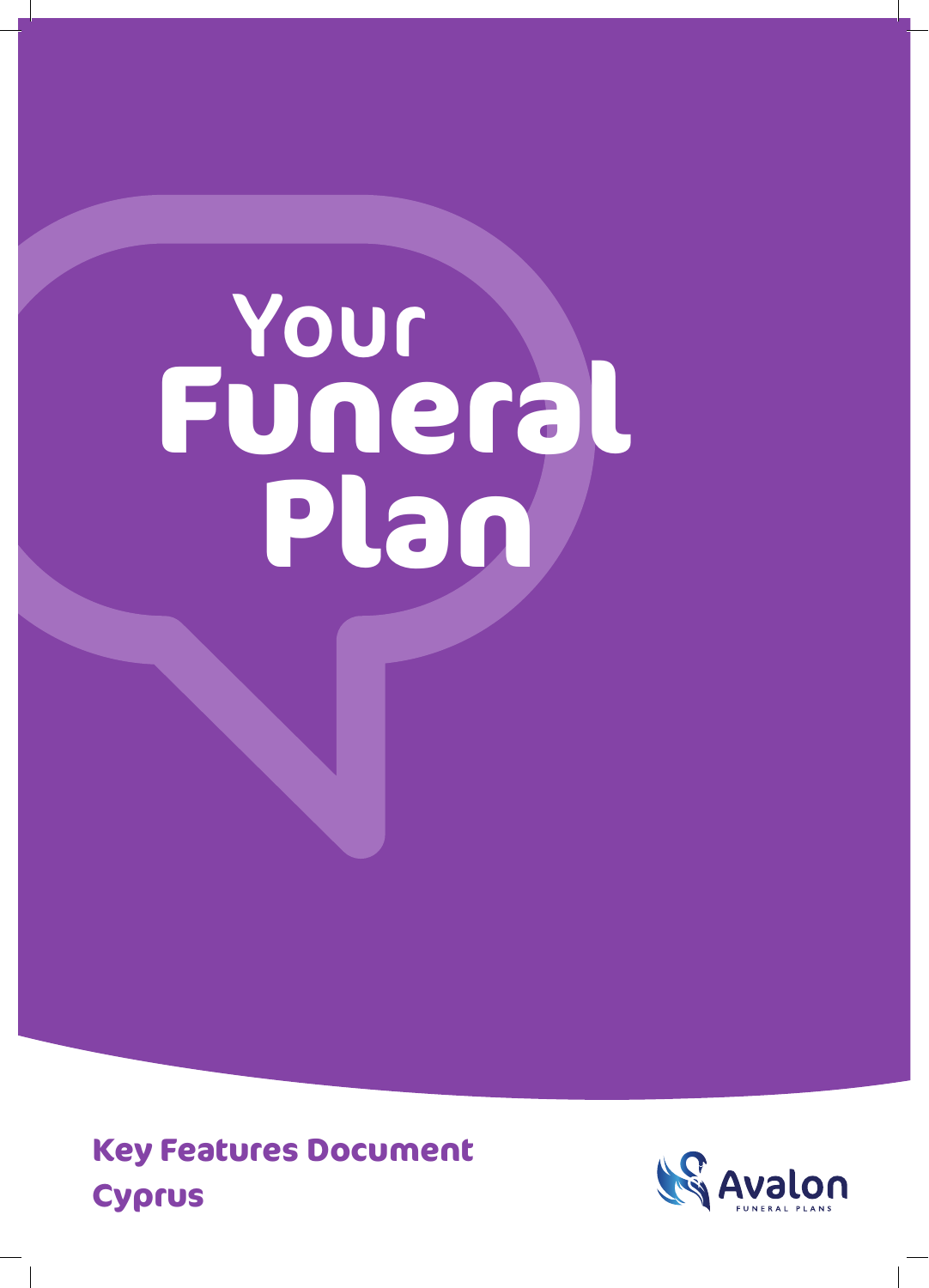

# **Welcome to Avalon Funeral Plans**

Established for over 25 years, we are the fastest-growing provider of funeral plans in Europe. We work with local, independent Funeral Directors to provide funeral plans designed to leave loved ones with wonderful memories, rather than financial worries.

This document provides a summary of the key features and benefits, and things you should consider to make sure your Avalon funeral plan meets your needs. Please read it in full along with our Terms & Conditions and keep them in your folder in a safe place.

If you still have questions, please don't hesitate to call one of our friendly customer service team on +357 260 226 96.

#### Why it's worth taking out a funeral plan

A pre-paid plan is an easy way to arrange and pay for the services you would like to include in your funeral and protects your loved ones from unfamiliar procedures in a foreign country.

#### What are the aims of our funeral plans?

- 1 To protect your loved ones against the complicated Cypriot funeral system
- 2 To ensure your family isn't faced with difficult decisions about funeral arrangements
- 3 To fix key funeral costs, leaving loved ones with wonderful memories, not financial worries
- 4 To let you plan the celebration of your life, so you'll be remembered the way you want to be

#### Who can buy a funeral plan?

All our plans have guaranteed acceptance – there are no health questions and you won't need a medical examination.

If you choose to pay in full with a single payment, or by monthly instalments, you must be 18 or over. All your instalment payments must be made by the time you reach your 90th birthday.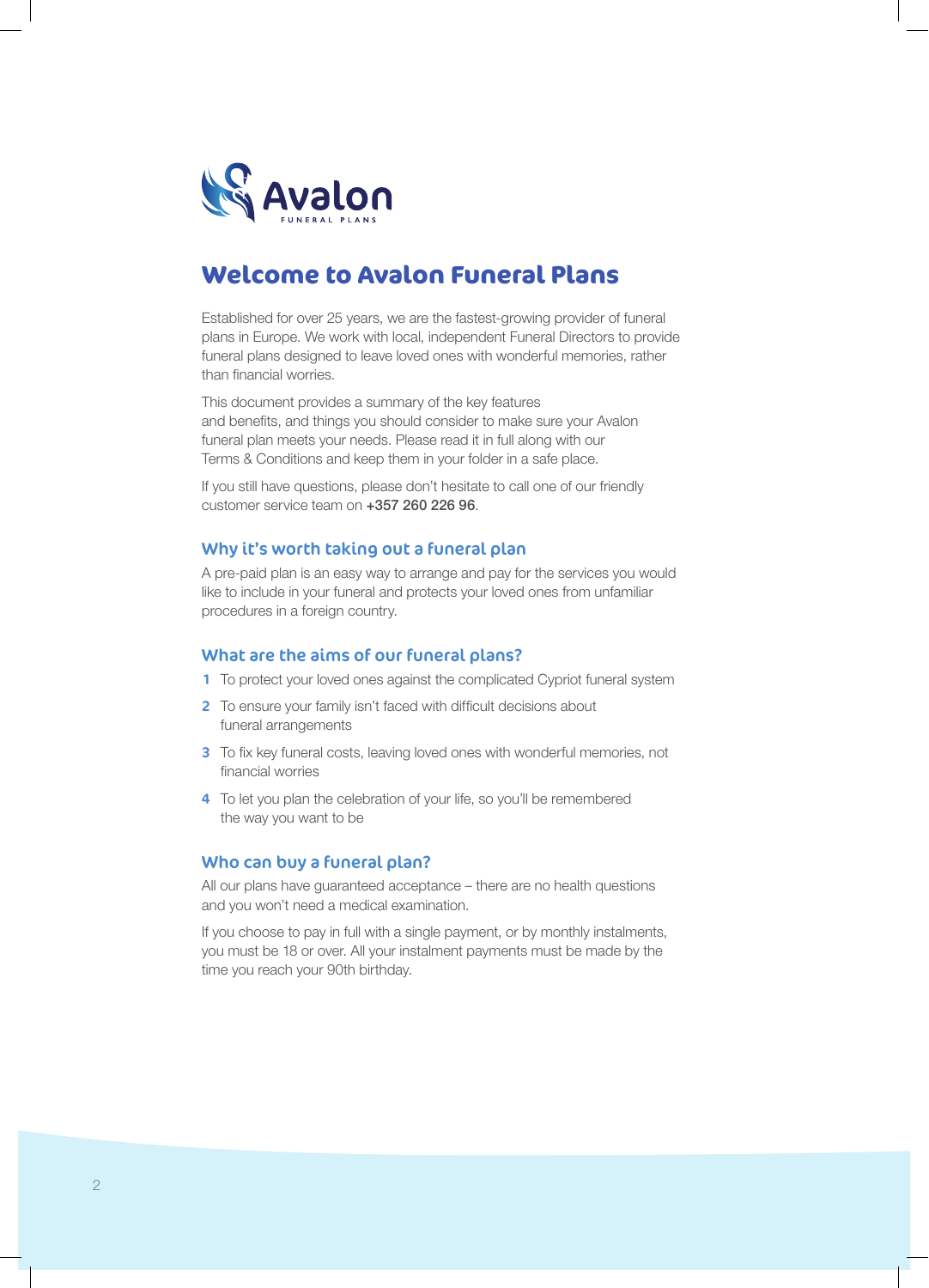# What is included in the cost of my plan?

The cost of your funeral will be made up of two types of fees:

- 1) Funeral Director Services which cover all the essential elements of your funeral. No matter how much these services increase in the future, your plan secures them at no extra cost to you or your representatives.
- 2) Disbursements costs. Disbursements are the thirdparty costs associated with the funeral, for example, the cemetery fee, Minster's fee or purchase of a burial plot.

#### **If you have chosen the Expat plan:**

- When your funeral takes place in Cyprus, the disbursements costs are included in your plan.
- When your funeral takes place in UK or Eire your plan includes a disbursements contribution up to a predetermined limit (for Doctors, Minster/Celebrant, Cemetery/Cremation fees). The contribution increases in line with the UK Consumer Price Index (CPI) on the 1st July each year.

#### **If you have chosen our Repatriation plan:**

• Disbursements costs in Cyprus are included for the care and preparation of the deceased including the flight back in to mainland Great Britain. On return to mainland Great Britain your plan includes a cremation with family-led service. The disbursements costs for this are included in your plan.

# **Key features included in your plan Expat plan**

| Attending to all necessary funeral arrangements                                                                           |                         |
|---------------------------------------------------------------------------------------------------------------------------|-------------------------|
| <b>Funeral Director's services</b>                                                                                        |                         |
| 7 days' mortuary expenses and time to pay last respects                                                                   |                         |
| 24/7 expat bereavement helpline                                                                                           |                         |
| Advice on certification and registration                                                                                  |                         |
| Transportation of the deceased to the mortuary                                                                            |                         |
| Preparation and care of the deceased -<br>to include full hygienic treatment as necessary                                 |                         |
| Coffin type                                                                                                               | <b>Quality veneered</b> |
| Facility for viewing in office hours                                                                                      |                         |
| Transportation of the deceased to the cemetery                                                                            |                         |
| All funeral staff required to conduct the service                                                                         |                         |
| Burial disbursements (purchase and preparation of the burial plot in allocated cemetery,<br>Minister & service in Cyprus) |                         |
| Wooden cross with engraving                                                                                               |                         |
| Robe and fittings as required                                                                                             |                         |
| LifeLocker                                                                                                                |                         |

Please note, due to regional differences in the North of Cyprus some features and benefits of the Expat funeral plan may vary. Please contact our customer service team to find out more.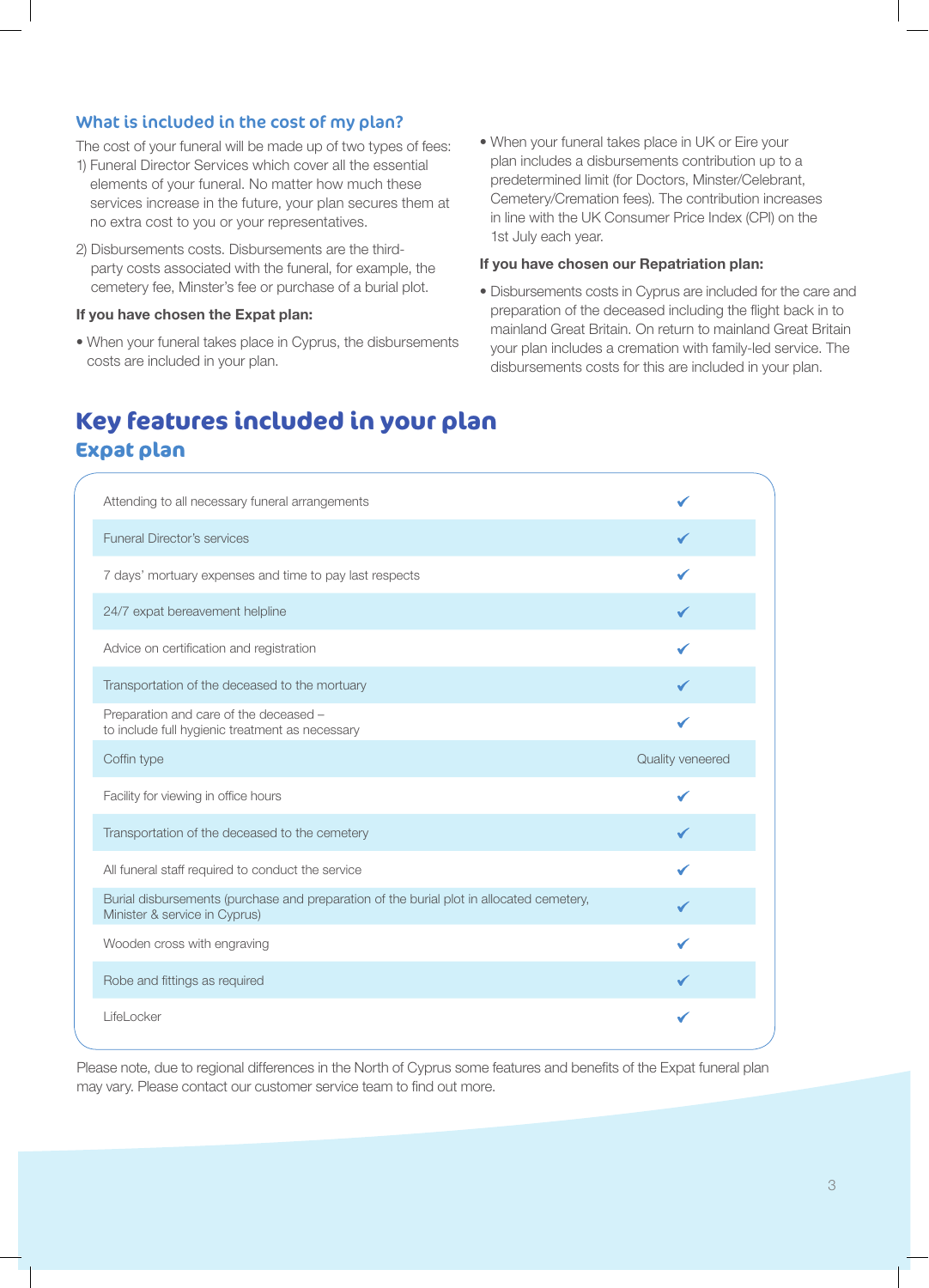# **Repatriation plan**

| <b>In Cyprus</b>                                                                                                                                      |  |
|-------------------------------------------------------------------------------------------------------------------------------------------------------|--|
| Attending to legal and administrative formalities required<br>for repatriation, liaising with overseas Funeral Director and<br>supervision throughout |  |
| Provision of Funeral Director's services in Cyprus                                                                                                    |  |
| 3 days' mortuary expenses and time to pay last respects                                                                                               |  |
| Advice on certification and registration                                                                                                              |  |
| Attending to all the necessary funeral arrangements                                                                                                   |  |
| Transportation of the deceased to the mortuary                                                                                                        |  |
| Preparation and care of the deceased - to include full<br>hygienic treatment                                                                          |  |
| High quality coffin for transportation                                                                                                                |  |
| Transportation of the deceased to the airport                                                                                                         |  |
| Flight to mainland Great Britain included                                                                                                             |  |
| <b>Once back in mainland Great Britain</b>                                                                                                            |  |
| <b>Funeral Director's services</b>                                                                                                                    |  |
| Family liaison                                                                                                                                        |  |
| Collection and care of the deceased from airport                                                                                                      |  |
| Supply of coffin                                                                                                                                      |  |
| Transportation of the deceased to crematorium                                                                                                         |  |
| Cremation fees fixed at today's prices                                                                                                                |  |
| Family-led service at a crematorium of choice                                                                                                         |  |
| Collection of ashes from crematorium                                                                                                                  |  |
| LifeLocker                                                                                                                                            |  |

If you require the return of ashes to Cyprus, there will be an additional charge.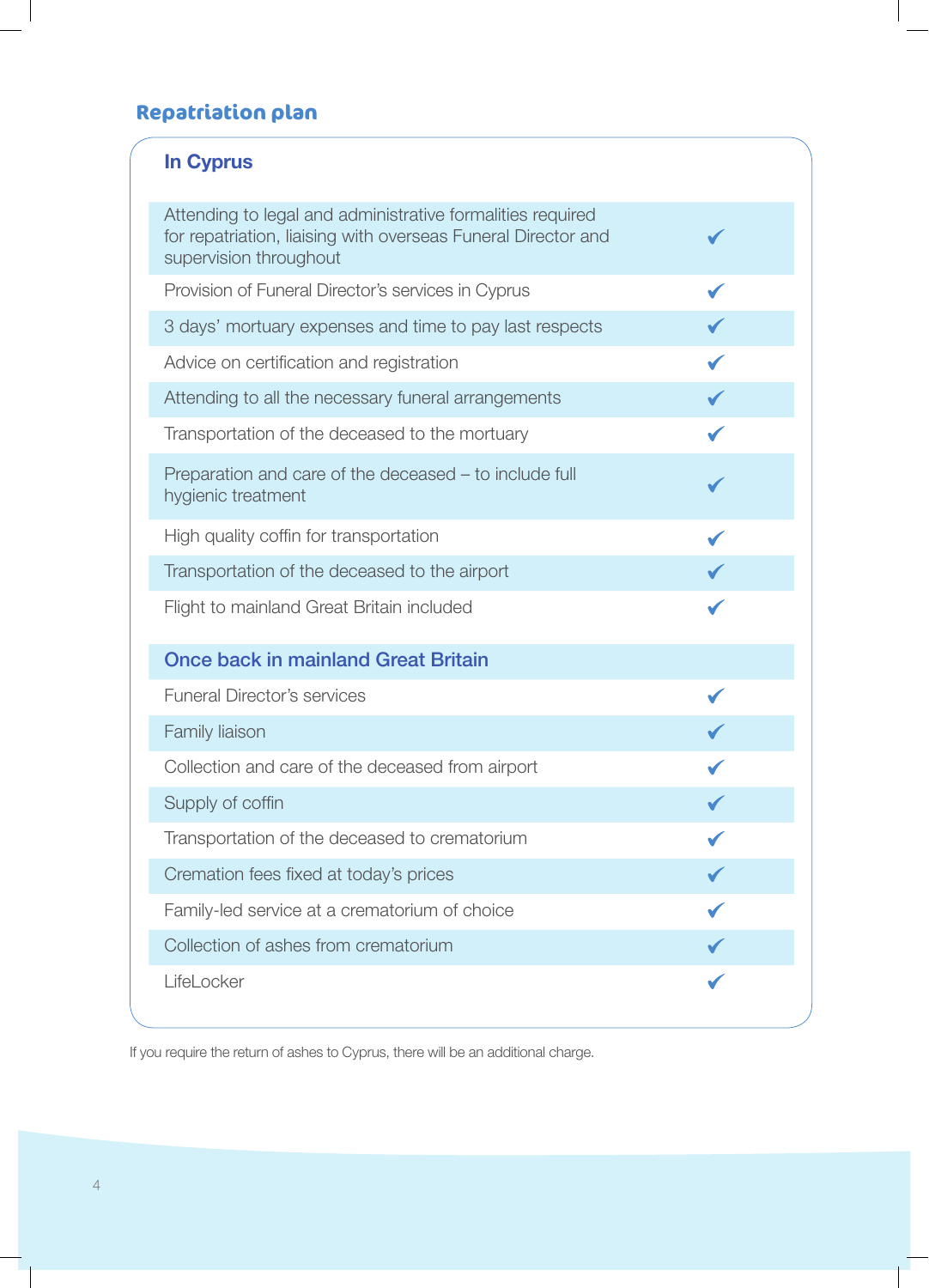# What does my plan not include?

There may be extra charges at the time of your funeral for other items that aren't covered by your plan. For example:

- A church service
- A wake/catering
- Obituary notices
- Memorial caskets
- Headstone/memorial

The Repatriation plan includes a cremation with service in mainland Great Britain, there is no option for burial.

You can make a record of any personal requests you may like using the Personal Requests Form. Please keep this form safe with your plan documentation for your family or friends to pass on to the appointed Funeral Director at the time of need. Any additional costs including those resulting from special requests are not included in your plan and must be paid to the Funeral Director at the time of your funeral.

Your plan doesn't provide the plan benefits in countries where we don't operate.

If your representative requests another Funeral Director at the time of need, there may be additional charges for them to pay.

## Payment types

The table below explains the different types of payment methods we offer, when the funeral benefits are available, and what happens if you change your mind:

|                                                                             | <b>Payment Type</b>                                                                                                  |                                                                                                                                                                            |
|-----------------------------------------------------------------------------|----------------------------------------------------------------------------------------------------------------------|----------------------------------------------------------------------------------------------------------------------------------------------------------------------------|
|                                                                             | In full with a single payment                                                                                        | Instalments over a fixed term                                                                                                                                              |
| How do I pay?                                                               | In full with one lump sum payment<br>by debit/credit card or cheque                                                  | Deposit by debit/credit card or cheque,<br>and monthly instalments by direct debit<br>over your chosen term                                                                |
| How are my payments<br>protected?                                           | Secured in a specially designed Trust<br>Fund that is separate to the company<br>and managed by independent Trustees | Secured in a specially designed Trust<br>Fund that is separate to the company<br>and managed by independent Trustees                                                       |
| When are my funeral<br>plan benefits available?                             | On death, available immediately                                                                                      | On death after all instalment payments<br>have been made                                                                                                                   |
| What happens if I die<br>before the funeral plan<br>benefits are available? | Your plan provides the funeral you have<br>chosen immediately                                                        | Your next of kin or representative can<br>choose to pay the balance outstanding<br>on the plan or cancel the plan and<br>receive a refund. less the cancellation<br>charge |
| What happens if I<br>cancel the plan within<br>30 days?                     | Full refund                                                                                                          | Full refund                                                                                                                                                                |
| What happens if I<br>cancel the plan after<br>30 days?                      | Refund of all payments made,<br>less a cancellation charge of €495                                                   | Refund of all payments made,<br>less a cancellation charge of €495                                                                                                         |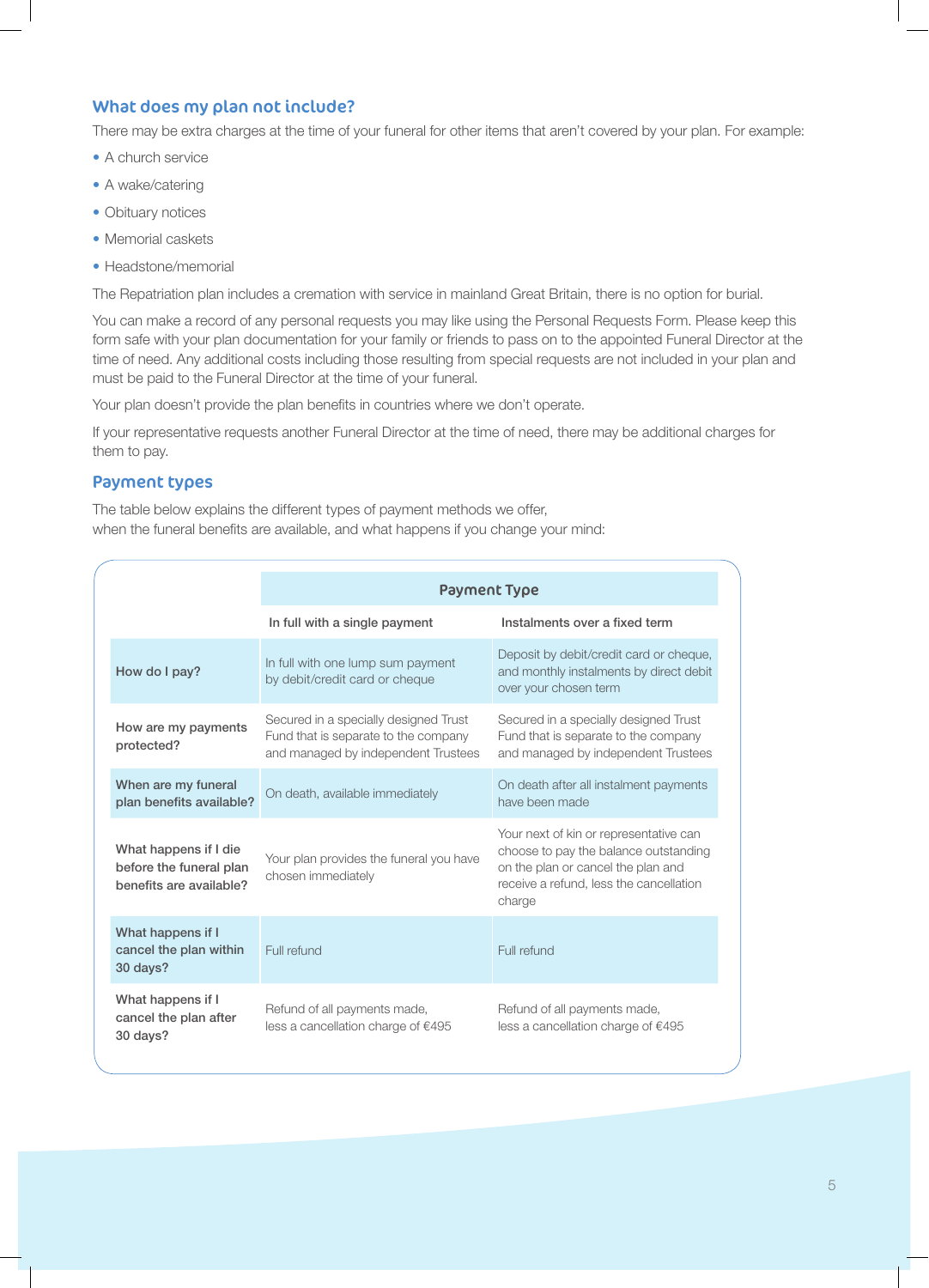# **Frequently asked questions**

Everyone has their own questions, which they'd like reassurance on. But here are some of the questions we get asked most often, and the answers to them.

#### How much does my plan cost?

We have two standard plans (Expat funeral plan and Repatriation funeral plan) that vary in price depending on what kind of funeral you want and the features you require. Please refer to our price list or our website for further details.

## How do I pay for my plan?

We offer a range of flexible payment methods. You can choose to pay in full, or by instalments over a fixed term. You can also increase your payments or pay off the outstanding balance at any point.

#### Who will be my Funeral Director?

We work exclusively with Archangel Funeral Services in Cyprus and in the the UK we work with an established national network of independent Funeral Directors.

#### What happens if the Funeral Director goes out of business?

Don't worry, we'll reallocate your plan to a new Funeral Director free of charge and this won't affect your plan in any way.

#### How is my money protected?

All your plan payments are put into a speciallydesigned Trust that's separate to the company and carefully managed by independent Trustees. The investment performance of the funds in Trust is managed by some of the largest and most respected financial firms in the UK. Every year, we perform an actuarial valuation to make sure the Fund has the assets needed to meet the future payments to the Funeral Directors. In the unlikely event of a shortfall, the Company must make good the deficit in accordance with the Trust Deed and Rules. The Avalon funeral plan is not an investment product.

# What happens if I change my mind, do I get a refund?

You have 30 days to cancel your plan in writing and receive a full refund of all monies paid. If you cancel your plan after 30 days, a cancellation fee of €495 will apply.

# What will happen if I use my Expat plan in the UK or Eire?

Funerals in Cyprus are simple dignified affairs but should you use your plan in the UK or Eire your plan will provide: all of the Funeral Directors services, transportation to the allocated Funeral Director, a hearse and a simple coffin for your service. Your plan also includes a disbursements allowance for Doctors fees Minister/Celebrant fee and cemetery or cremation fee. It does not cover the purchase of a burial plot and repatriation to the UK or Eire is not included. Please ask for more information.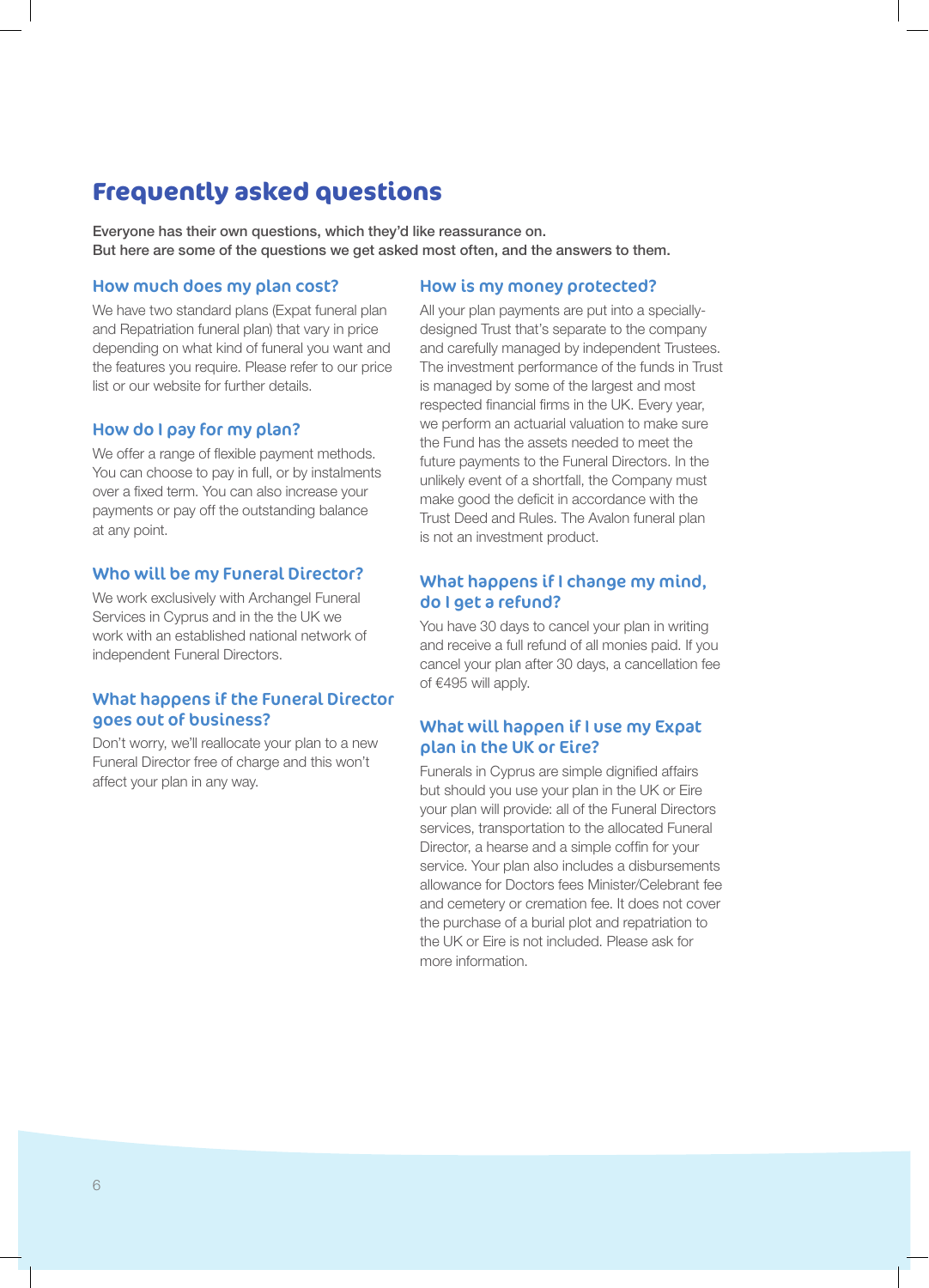# What happens if my next of kin or representative doesn't use my plan?

If your plan is not found until after your funeral has been arranged, or if your next of kin or representative choose not to use it, they can cancel your plan and the payments you have made will be refunded, minus a cancellation charge of €495.

# Can I specify personal requests for my funeral?

You can make a record of any personal requests you may like using the Personal Requests Form. Please keep this form safe with your plan documentation for your family or friends to pass on to the appointed Funeral Director at the time of need.

# What happens if I move house?

You can take your plan with you when you move. Remember to let us know so we can update your address. If you let us know before the time of need, this will be done free of charge.

## What happens if I move back to the UK?

If you move back to the UK, you can take your plan with you as we also operate in the UK. What's more, if you split your time between one of the European countries we operate in and the UK, your Avalon funeral plan will be valid in both countries, giving you complete peace of mind. You can find more details about the European countries we operate in on our website www.avalonfuneralplans.com

# What happens if I die before all my instalments have been paid?

Your plan will provide the benefits detailed on your plan certificate once it's been paid in full. If you die before all instalments have been paid, your representative will have the option to either pay the balance outstanding before the funeral, or cancel the plan in writing and we will return all payments less a cancellation fee of €495.

# How to contact us

To speak to one of our friendly customer service team

Call: +357 260 226 96 (Monday to Friday, 10:00am – 6:30pm)

Email: customercontact@avalonsl.es

#### Write to us at:

Avalon Europe SL Calle Albatera 1-68 Urb La Finca 03169 Algorfa Alicante Spain